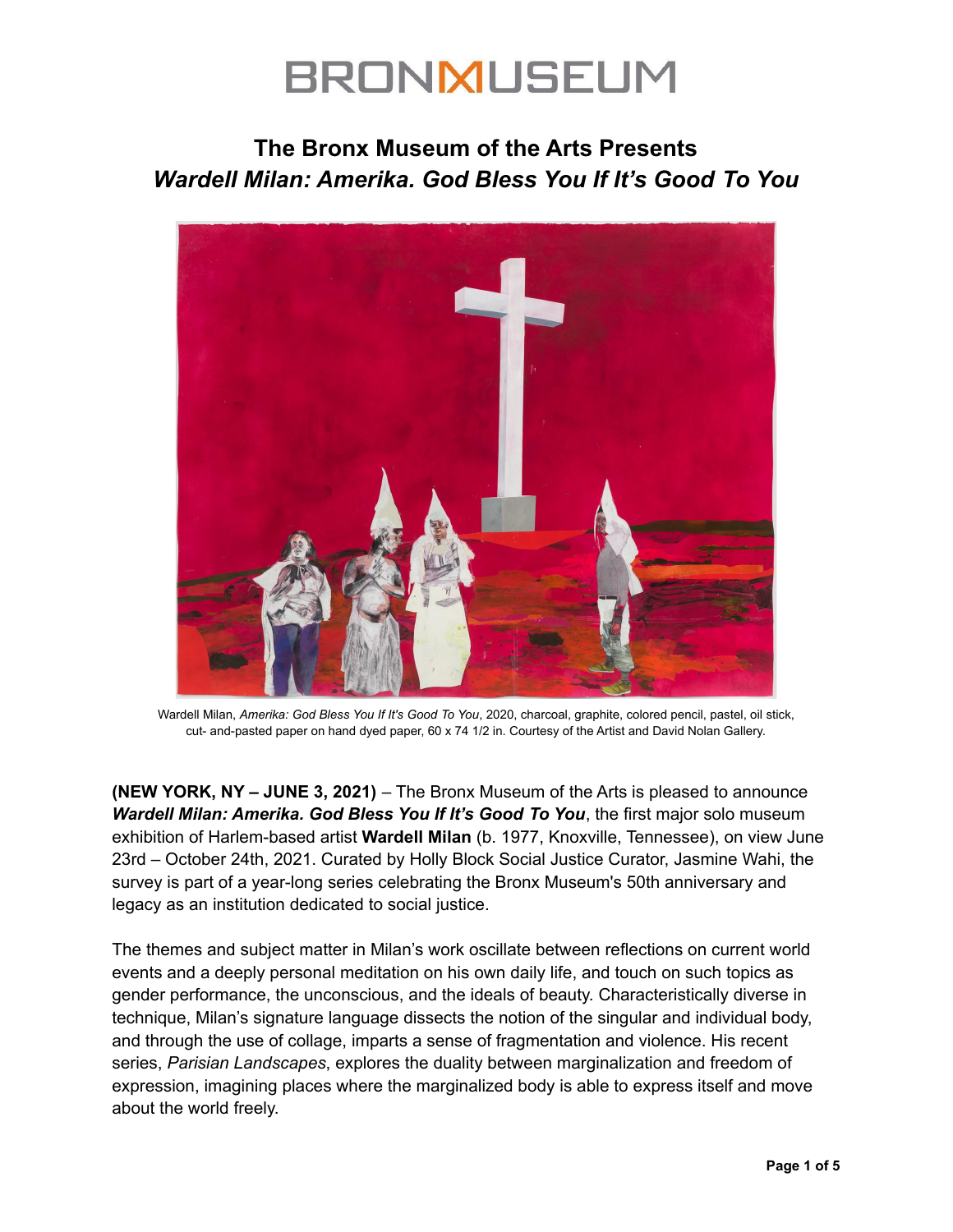Split into two parts, *Amerika. God Bless You If It's Good To You* explores the violent undergirding of contemporary American society. The first portion of the exhibition, composed of new works on paper, explores the insidious normalcy of White supremacy in America. At the heart of the exhibition is the question: "What do terrorists do when they're not terrorizing?" This inquiry pushes the artist's assertion that racial violence is interwoven into the fabric of American life, and an indiscriminate presence in public and private realms.



Left: Wardell Milan, *Anti-Negress*, *Joyce* (2021), graphite, charcoal, colored pencil, cut and pasted paper on yupo paper 11 x 14 in. Right: *The Timmerman's Kitchen, New Canaan, CT* (2020), charcoal, graphite, colored pencil, pastel, oil stick, cut-andpasted paper on hand dyed paper, 60 x 75 1/2 in. Images courtesy of the Artist and David Nolan Gallery.

Incorporating camelia flowers in reference to the antebellum White terrorist organization known as The Knights of the White Camelia, Milan establishes allegorical connections to history through the use of flora. Exploration of how natural elements are used to both symbolize and obscure more sinister, violent human constructions is a regular theme of the artist's work, including a series centered on the tulip flower, begun as an investigation of financial speculation and the economic crash of 2008.

By exploring the daily lives of White nationalists, from their morning rituals and social gatherings to their most intimate moments, Milan reveals the banality of hate. As we remain passive observers both within Milan's portrayals and as witnesses to them, it becomes necessary for us to question our own preconceived morality.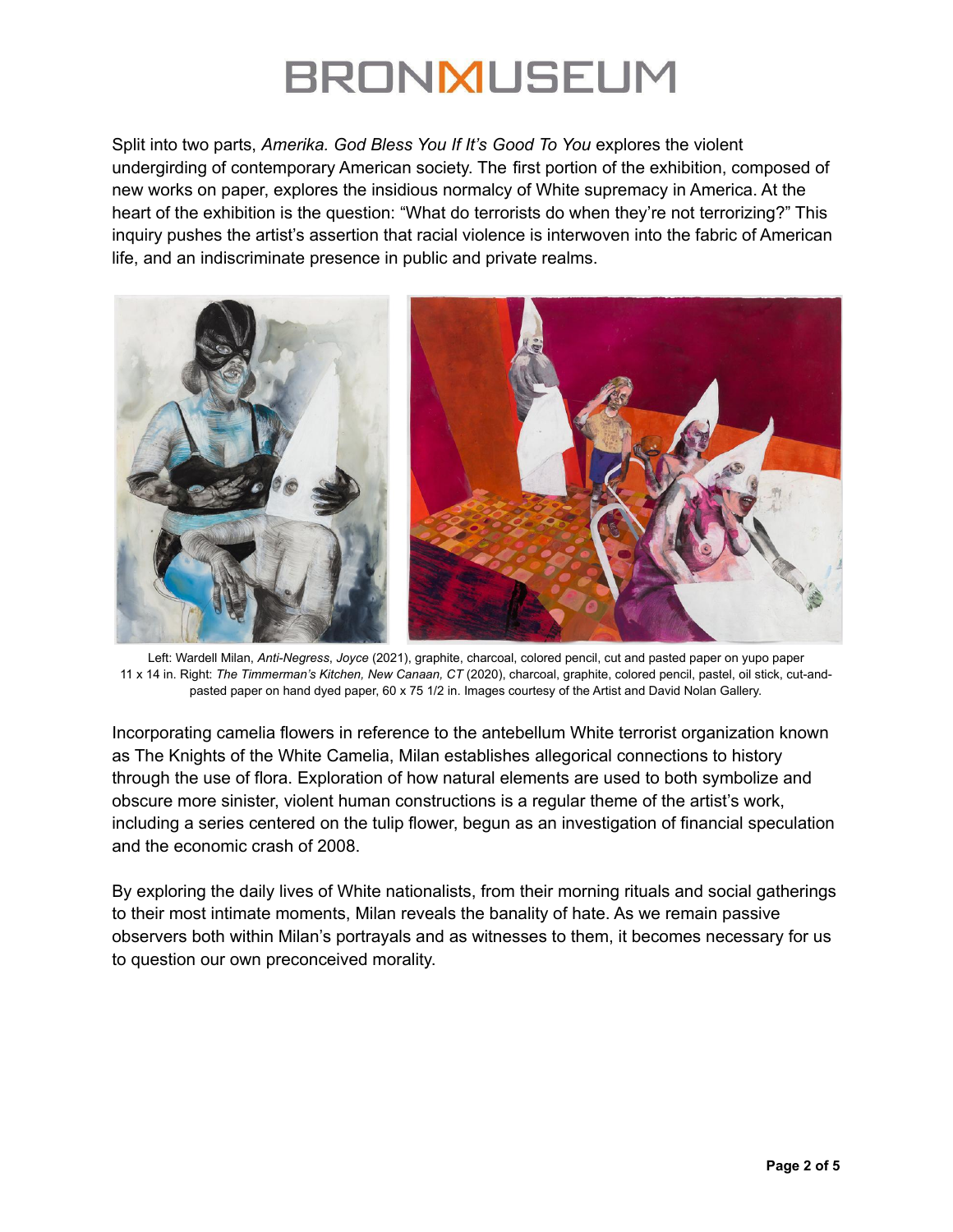

Left: Choreographer Zachary Tye Richardson. Photo Credit: Mae Eskenazi | Right: Wardell Milan, *My knees getting weak, and my* anger my anger might explode, but if God got us then we gonna be alright, 2021. Charcoal, graphite, oil pastel, colored pencil, china marker, pastel, cut and pasted paper on hand dyed paper, 51 x 59 1/2 inches. Courtesy of the Artist and David Nolan Gallery.

The second section of the show is housed in a site-specific structure and explores the idea of a "Safe Space" for communities that have historically been marginalized. This space, constructed in reference to a chapel, sets the stage for a series of collaborative, newly choreographed performances by Zachary Tye Richardson, and utilizes a series of sculptures designed and fabricated by artist and designer Billy Ray Morgan. Titled *5 Indices on a Tortured Body*, the series of performances is split into five acts: The Black Male Body, The Female Body, The Trans Body, The Migrant Body, and the Quarantine Body.

For the disenfranchised, religious and socially safe spaces can offer a place of refuge while simultaneously offering an opportunity to be seen and affirmed. Within each performance Richardson creates movements expressing persistence and resilience, while Morgan's sculptures are integral to the choreographed movements and expand upon ideas of mourning, identity, and love. Together, Richardson, Morgan and the dancers adapt each performance from themes within Milan's practice, the complexities of their individual experiences, and through shared ideas of healing from traumatic, lived experiences.

*A Press Preview will take place on Wednesday, June 23rd at 5:00pm ET with the artist and Social Justice Curator, Jasmine Wahi, followed by a Private Reception from 6:00-9:00pm ET. For additional information, please contact [bronxmuseum@culturalcounsel.com](mailto:bronxmuseum@culturalcounsel.com)*

> **Performance Schedule:** *Black Male Body* Performers: Wardell Milan, Zachary Tye Richardson First Performance: Wednesday, June 23, 2021 *(Private Reception)* Second Performance: Saturday, September 4, 2021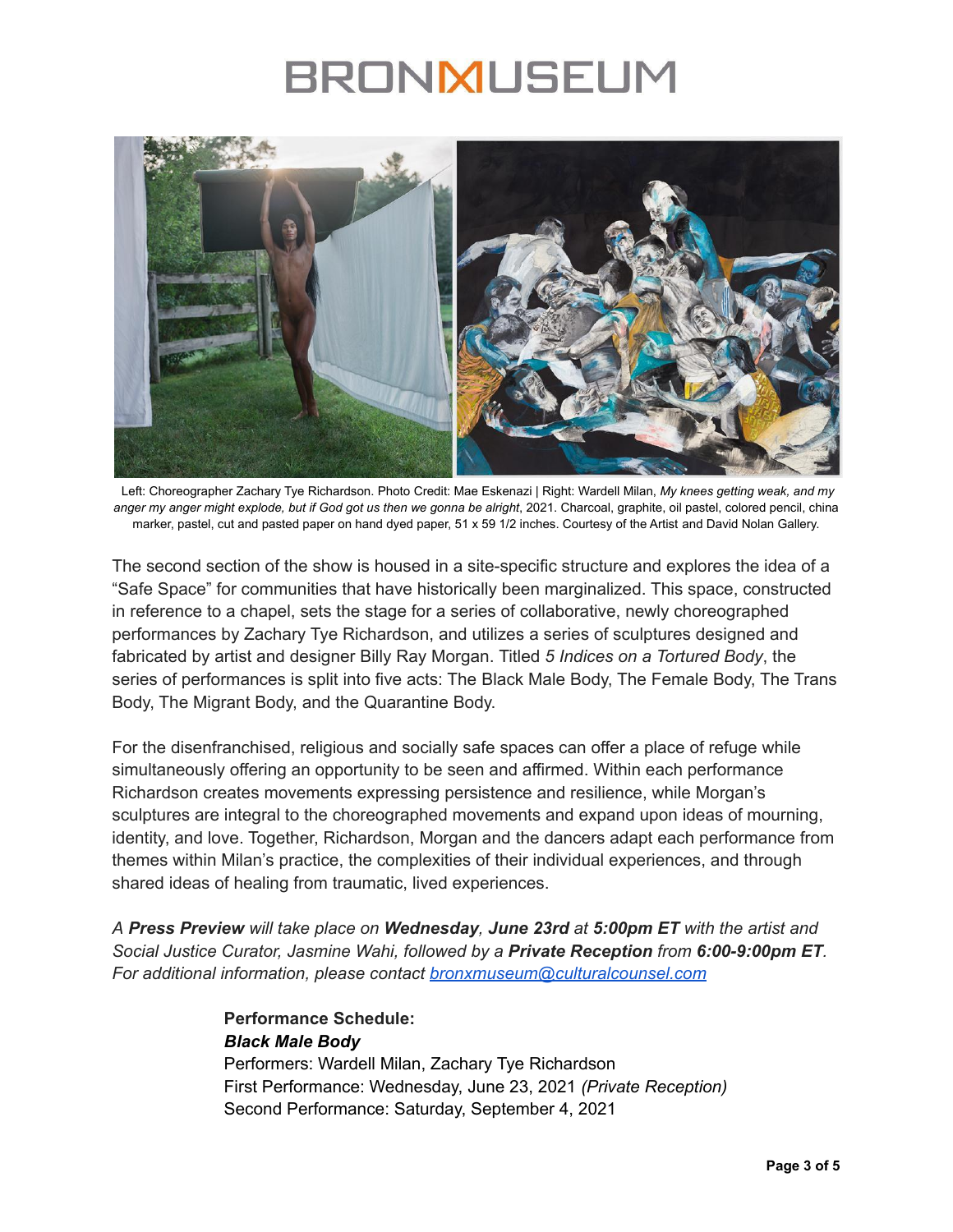### *Female Body*

Performers: Zachary Tye Richardson, Catherine Fisher, Tri Dawn Bobo First Performance: Saturday, July 10, 2021 Second Performance: Wednesday, September 8, 2021

### *Trans Body*

Performers: Zachary Tye Richardson, Mae Eskenazi, B. Hawk Snipes First Performance: Saturday, July 24, 2021 Second Performance: Saturday, September 25, 2021

### *Migrant Body*

Performers: Zachary Tye Richardson, DJ Chappel, Brittney Bringuez, Lindumuzi (Jabu) Ndlovu First Performance: Wednesday, August 4, 2021 Second Performance: Wednesday, October 13, 2021

### *Quarantined Body*

Performers: Zachary Tye Richardson, Noah Wertheimer First Performance: Wednesday, August 18, 2021 Second Performance: Sunday, October 24, 2021 *(Show Closing)*

**# # #**

### **Curatorial Credit:**

*Wardell Milan: Amerika. God Bless You If It's Good To You* is curated by Jasmine Wahi, Holly Block Social Justice Curator. The exhibition is part of *Our Stories, Our Voices*––a year-long series of exhibitions and public programs organized around the idea that visibility is a tenet of social justice.

### **Exhibition Support:**

Support for *Wardell Milan: Amerika. God Bless You If It's Good To You* is made possible by the Rockefeller Brothers Fund: Culpeper Arts & Culture Program, David Nolan Gallery, Square Design Inc., LiveLoad, and SRI Fine Art Services, with Mertz Gilmore Foundation in support of performance and new choreography.

#### **About Wardell Milan:**

Wardell Milan (b. 1977, Knoxville, TN) has been included in numerous significant solo and group exhibitions including Greater New York, MoMA PS1, New York (2015 and 2005); The Art Institute of Chicago; The Studio Museum in Harlem, New York; Institute of Contemporary Art, Philadelphia; Crystal Bridges Museum of Contemporary Art, Bentonville, AK; Museum of the African Diaspora, San Francisco; Queens Museum of Art, New York; Andy Warhol Museum, Pittsburgh; Museum of Contemporary Photography, Chicago; Camden Arts Center, London; National Gallery of Art, Warsaw, Poland; and White Columns, New York, among others.